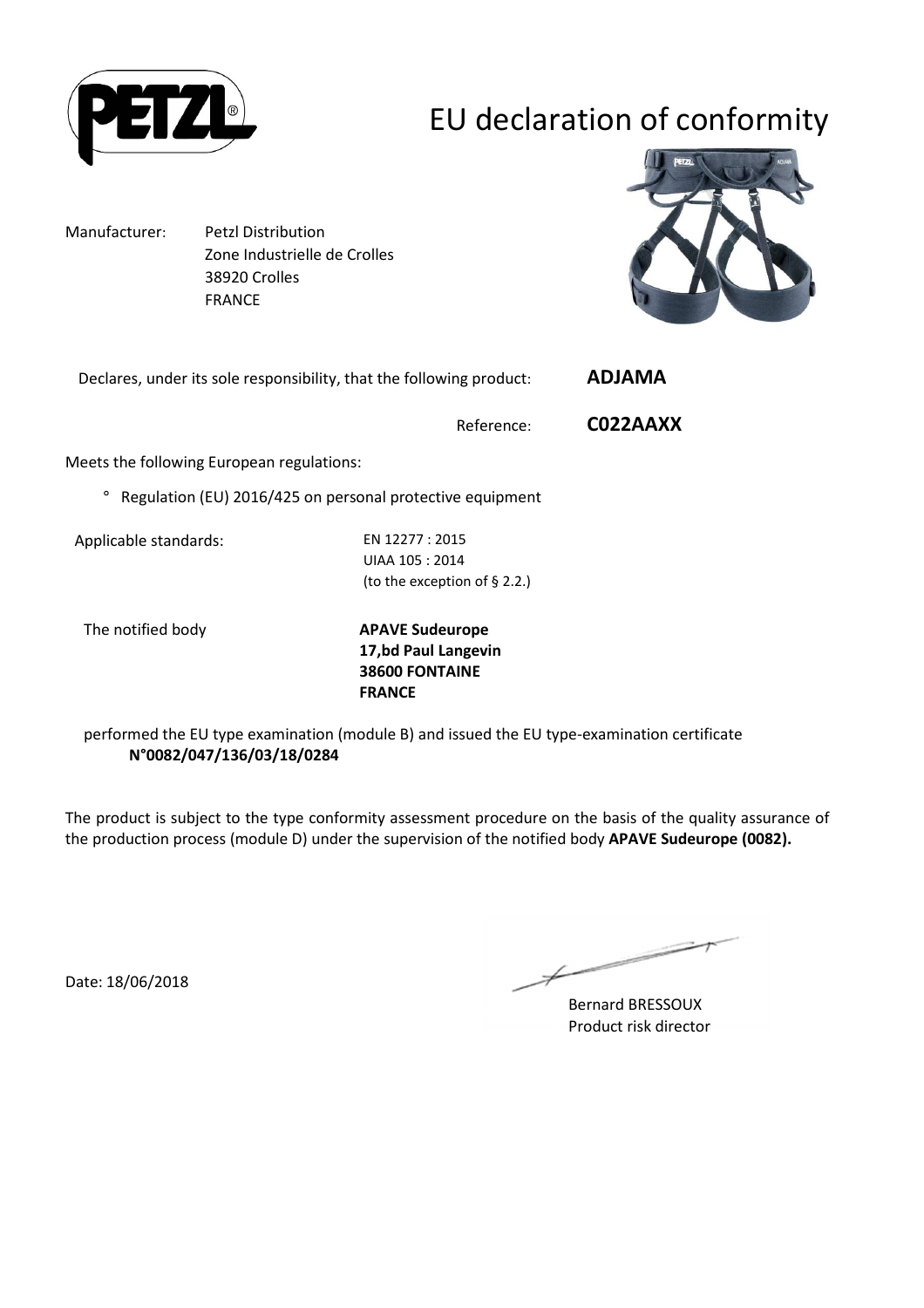

# Déclaration UE de conformité

Le fabricant: Petzl Distribution Zone Industrielle de Crolles 38920 Crolles FRANCE



Déclare sous sa seule responsabilité que le produit suivant: **ADJAMA** 

Référence: **C022AAXX**

Est conforme aux réglementations européennes suivantes:

° Règlement (UE) 2016/425 relatif aux équipements de protection individuelle.

Normes appliquées: EN 12277 : 2015

UIAA 105 : 2014 (to the exception of § 2.2.)

L'organisme notifié **APAVE Sudeurope**

**17,bd Paul Langevin 38600 FONTAINE FRANCE**

a effectué l'examen UE de type (module B) et a établi l'attestation d'examen UE de type **N°0082/047/136/03/18/0284**

Le produit est soumis à la procédure d'évaluation de la conformité au type sur la base de l'assurance de la qualité du mode de production (module D) sous la surveillance de l'organisme notifié **APAVE Sudeurope (0082).**

Date: 18/06/2018

 $\overline{\phantom{a}}$ 

Bernard BRESSOUX Directeur risque produit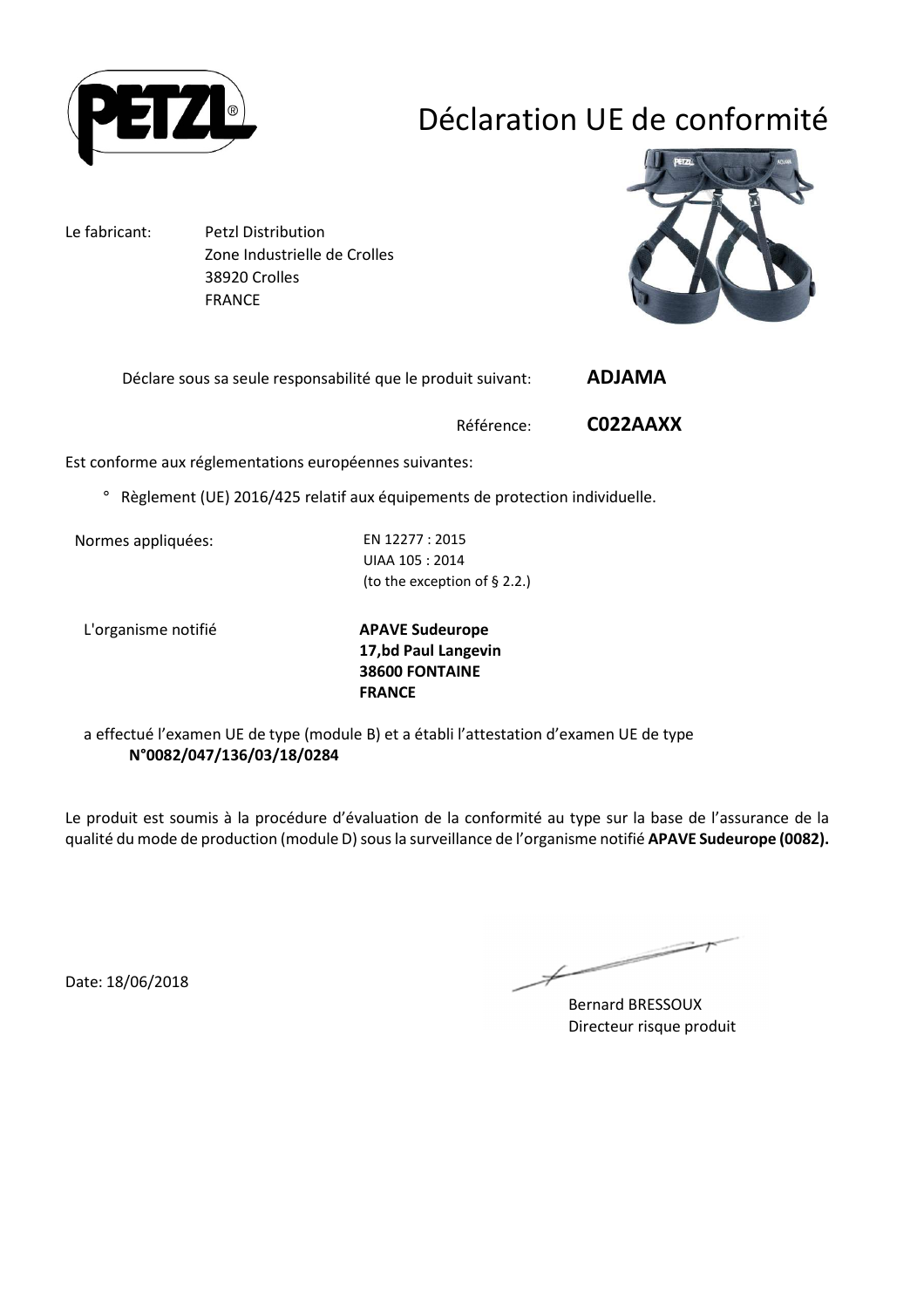

## EU-Konformitätserklärung

Der Hersteller: Petzl Distribution Zone Industrielle de Crolles 38920 Crolles FRANCE



Erklärt in alleiniger Verantwortung, dass folgendes Produkt: **ADJAMA** 

Referenz: **C022AAXX**

Folgende europäische Vorschriften erfüllt:

° Verordnung (EU) 2016/425 über persönliche Schutzausrüstungen

Angewandte Normen: EN 12277 : 2015

UIAA 105 : 2014 (to the exception of § 2.2.)

Die benannte Stelle **APAVE Sudeurope**

**17,bd Paul Langevin 38600 FONTAINE FRANCE**

hat die EU-Baumusterprüfung (Modul B) durchgeführt und die EU-Baumusterprüfbescheinigung ausgestellt **N°0082/047/136/03/18/0284**

Das Produkt wird dem Bewertungsverfahren hinsichtlich der Konformität mit dem Baumuster auf der Grundlage einer Qualitätssicherung bezogen auf den Produktionsprozess (Modul D) unter Aufsicht der benannten Stelle unterzogen **APAVE Sudeurope (0082).**

Bernard BRESSOUX Leiter Produktrisiko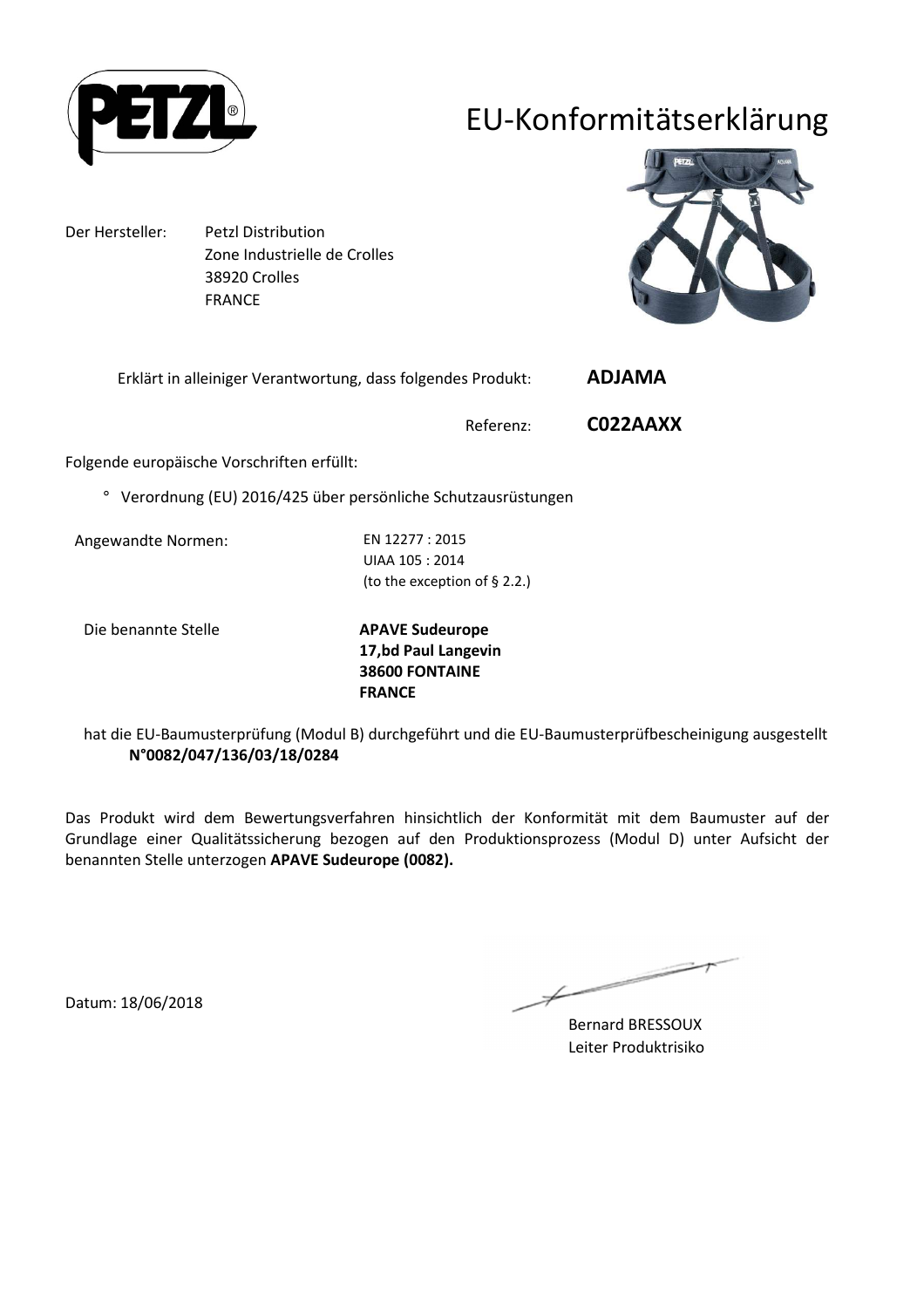

# Dichiarazione di conformità UE

Il fabbricante: Petzl Distribution Zone Industrielle de Crolles 38920 Crolles FRANCE



Dichiara sotto la sua esclusiva responsabilità che il seguente prodotto: **ADJAMA** 

Codice: **C022AAXX**

È conforme alle seguenti normative europee:

° Regolamento (UE) 2016/425 sui dispositivi di protezione individuale

Norme applicate: EN 12277 : 2015

UIAA 105 : 2014 (to the exception of § 2.2.)

L'organismo notificato **APAVE Sudeurope**

**17,bd Paul Langevin 38600 FONTAINE FRANCE**

ha svolto l'esame UE del tipo (modulo B) e ha rilasciato il certificato di esame UE del tipo **N°0082/047/136/03/18/0284**

Il prodotto è oggetto della procedura di valutazione della conformità al tipo basata sulla garanzia di qualità del processo di produzione (modulo D) sotto la sorveglianza dell'organismo notificato **APAVE Sudeurope (0082).**

Data: 18/06/2018

 $\overline{\phantom{a}}$ 

Bernard BRESSOUX Direttore del rischio di prodotto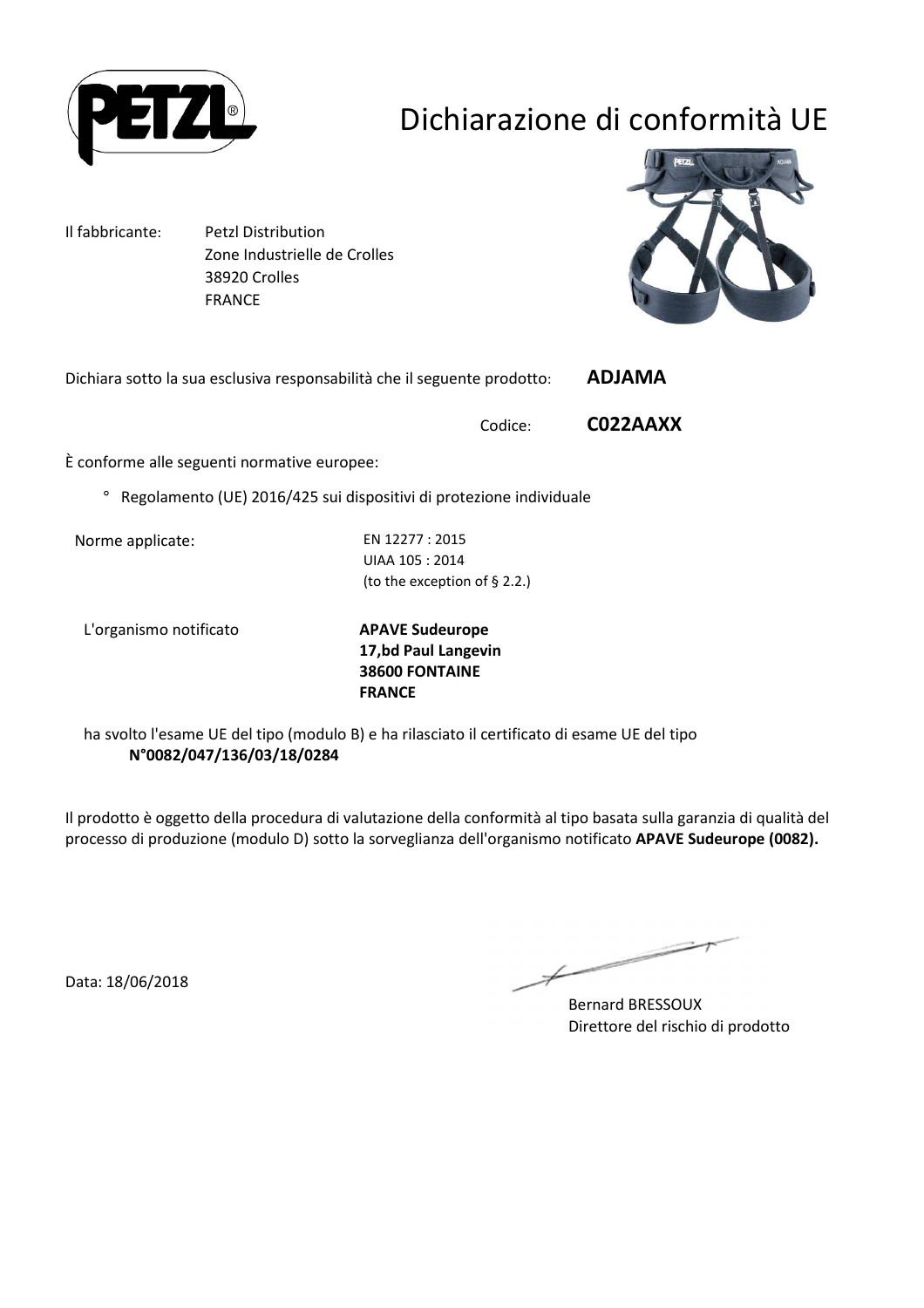

# Declaración de conformidad UE

El fabricante: Petzl Distribution

 Zone Industrielle de Crolles 38920 Crolles FRANCE



Declara bajo su única responsabilidad que el producto siguiente: **ADJAMA** 

Referencia: **C022AAXX**

Es conforme con la siguiente legislación europea:

° Reglamento (UE) 2016/425 relativo a los equipos de protección individual

Normas aplicadas: EN 12277 : 2015

UIAA 105 : 2014 (to the exception of § 2.2.)

El organismo notificado **APAVE Sudeurope**

**17,bd Paul Langevin 38600 FONTAINE FRANCE**

ha efectuado el examen UE de tipo (módulo B) y ha expedido el certificado de examen UE de tipo **N°0082/047/136/03/18/0284**

El producto está sometido al procedimiento de evaluación de la conformidad con el tipo basada en el aseguramiento de la calidad del proceso de producción (módulo D) bajo la supervisión del organismo notificado **APAVE Sudeurope (0082).**

Fecha: 18/06/2018

Bernard BRESSOUX Director del riesgo del producto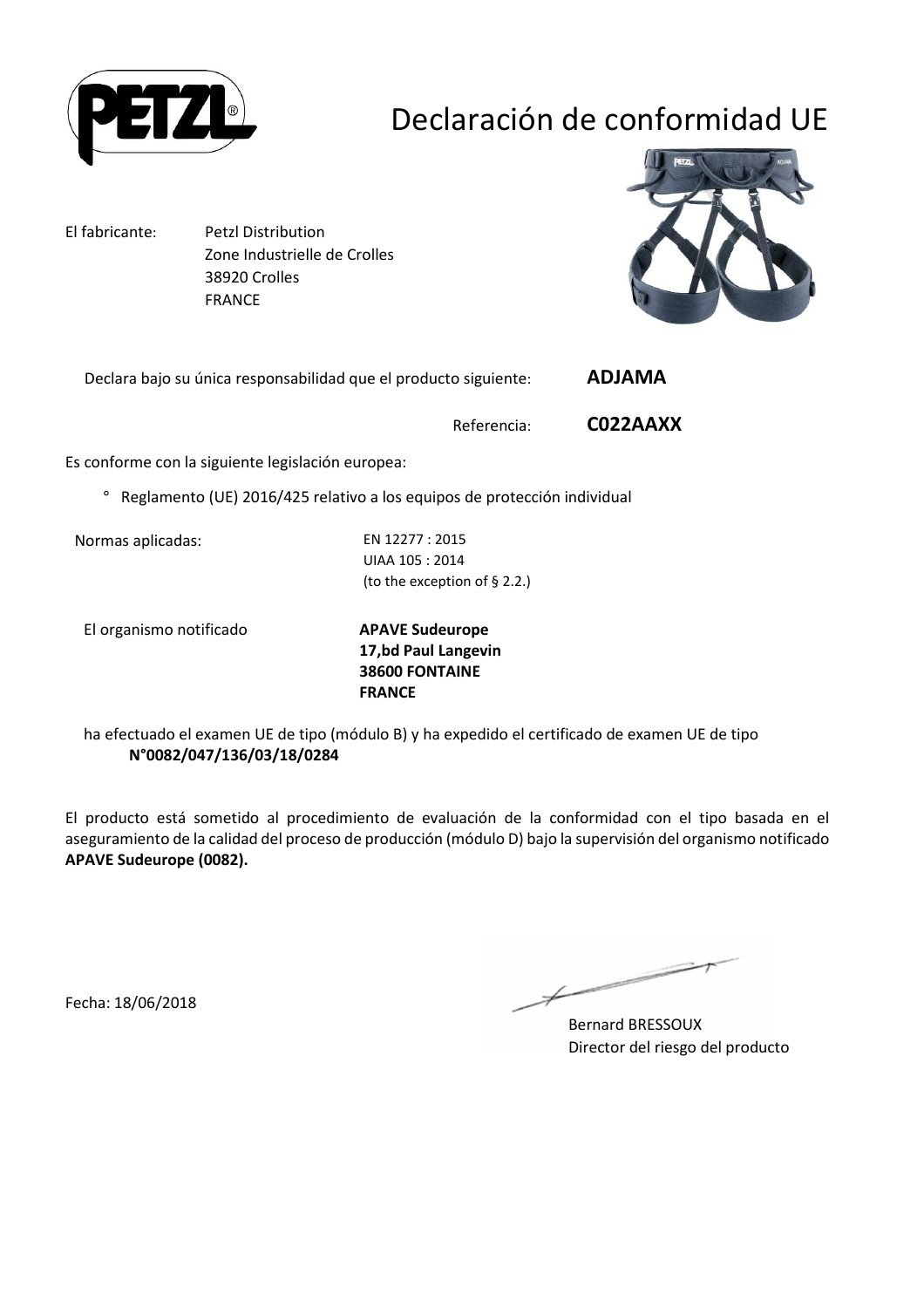

# Declaração UE de conformidade

O Fabricante: Petzl Distribution Zone Industrielle de Crolles 38920 Crolles FRANCE



Declara sob sua exclusiva responsabilidade que o seguinte produto: **ADJAMA** 

Referência: **C022AAXX**

Está em conformidade com a legislação europeia seguinte:

° Regulamento (UE) 2016/425 relativo aos equipamentos de proteção individual

Normas aplicadas: EN 12277 : 2015

UIAA 105 : 2014 (to the exception of § 2.2.)

O organismo notificado **APAVE Sudeurope**

**17,bd Paul Langevin 38600 FONTAINE FRANCE**

efectuou o exame UE de tipo (módulo B) e estabeleceu o certificado de exame UE de tipo **N°0082/047/136/03/18/0284**

O produto é submetido ao procedimento de avaliação da conformidade com o tipo baseada na garantia da qualidade do processo de produção (módulo D) sob a vigilância do organismo notificado **APAVE Sudeurope (0082).**

Data: 18/06/2018

Bernard BRESSOUX Diretor de risco de produto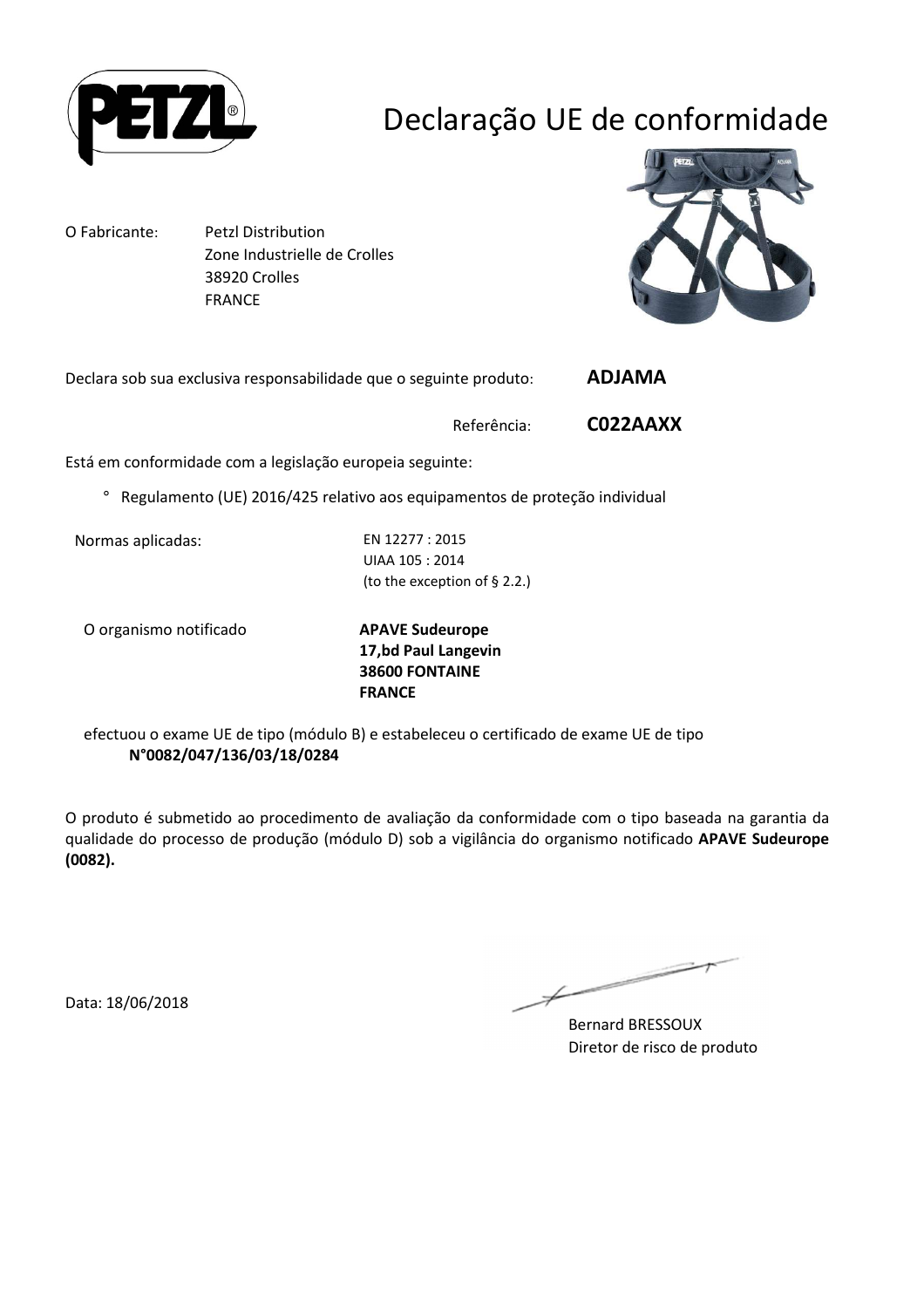

## EU-conformiteitsverklaring

Fabrikant: Petzl Distribution Zone Industrielle de Crolles 38920 Crolles FRANCE



Verklaart op eigen verantwoording dat het volgende product: **ADJAMA** 

Referentie: **C022AAXX**

Voldoet aan de volgende Europese bepalingen:

° Verordening (EU) 2016/425 betreffende persoonlijke beschergsmiddelen

Toegepaste normen: EN 12277 : 2015

UIAA 105 : 2014 (to the exception of § 2.2.)

De aangemelde **APAVE Sudeurope 17,bd Paul Langevin 38600 FONTAINE FRANCE**

instantie heeft het EU-typeonderzoek (module B) verricht en het certificaat van het EU-typeonderzoek afgegeven

**N°0082/047/136/03/18/0284**

Het product is onderworpen aan de conformiteitsbeoordelingsprocedure aangaande de conformiteit met het type op basis van kwaliteitsborging van het productieproces (module D) onder toezicht van de aangemelde instantie **APAVE Sudeurope (0082).**

 $\overline{\phantom{a}}$ Ł

Bernard BRESSOUX Directeur van risico produkt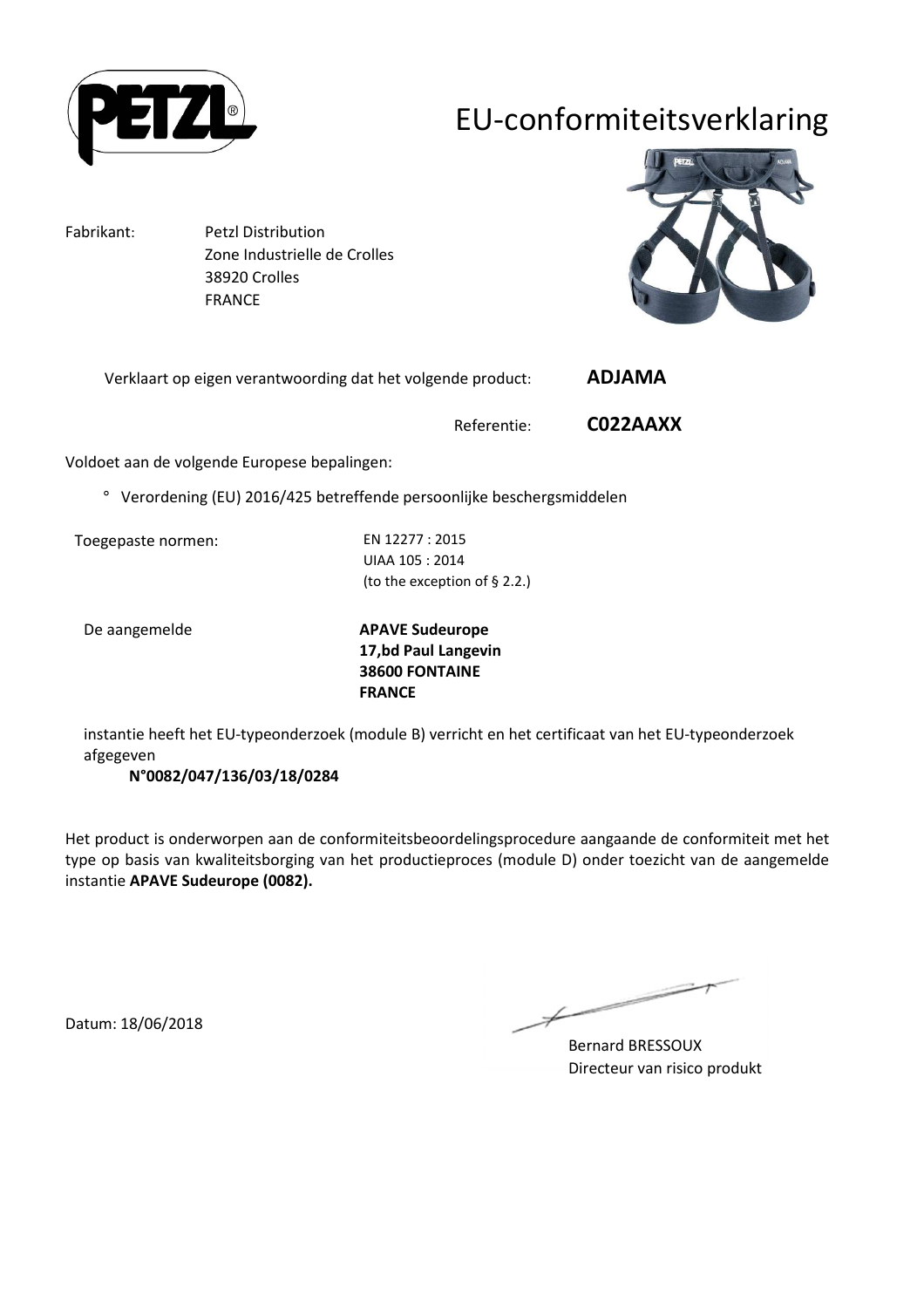

### EU-försäkran om överensstämmelse

Tillverkare: Petzl Distribution Zone Industrielle de Crolles 38920 Crolles FRANCE



| <b>ADJAMA</b> | Under eget ansvar, tillkännager att följande produkt:  |  |  |  |  |
|---------------|--------------------------------------------------------|--|--|--|--|
| CO22AAXX      | Produkt referens:                                      |  |  |  |  |
|               | Motsvarar följande Europeisk lagstiftning:             |  |  |  |  |
|               | Förordning (EU) 2016/425 om personlig skyddsutrustning |  |  |  |  |
|               |                                                        |  |  |  |  |

Standarder som används: EN 12277 : 2015

UIAA 105 : 2014 (to the exception of § 2.2.)

Den anmälda organ **APAVE Sudeurope**

**17,bd Paul Langevin 38600 FONTAINE FRANCE**

har utfört EU typprövning (modul B) och utfärdat EU typintyget **N°0082/047/136/03/18/0284**

Produkten omfattas av förfarande för bedömning av överensstämmelse med typ som grundar sig på kvalitetssäkring av produktionen (modul D) under överinseende av ett anmält organ **APAVE Sudeurope (0082).**

Bernard BRESSOUX Direktör för produktrisk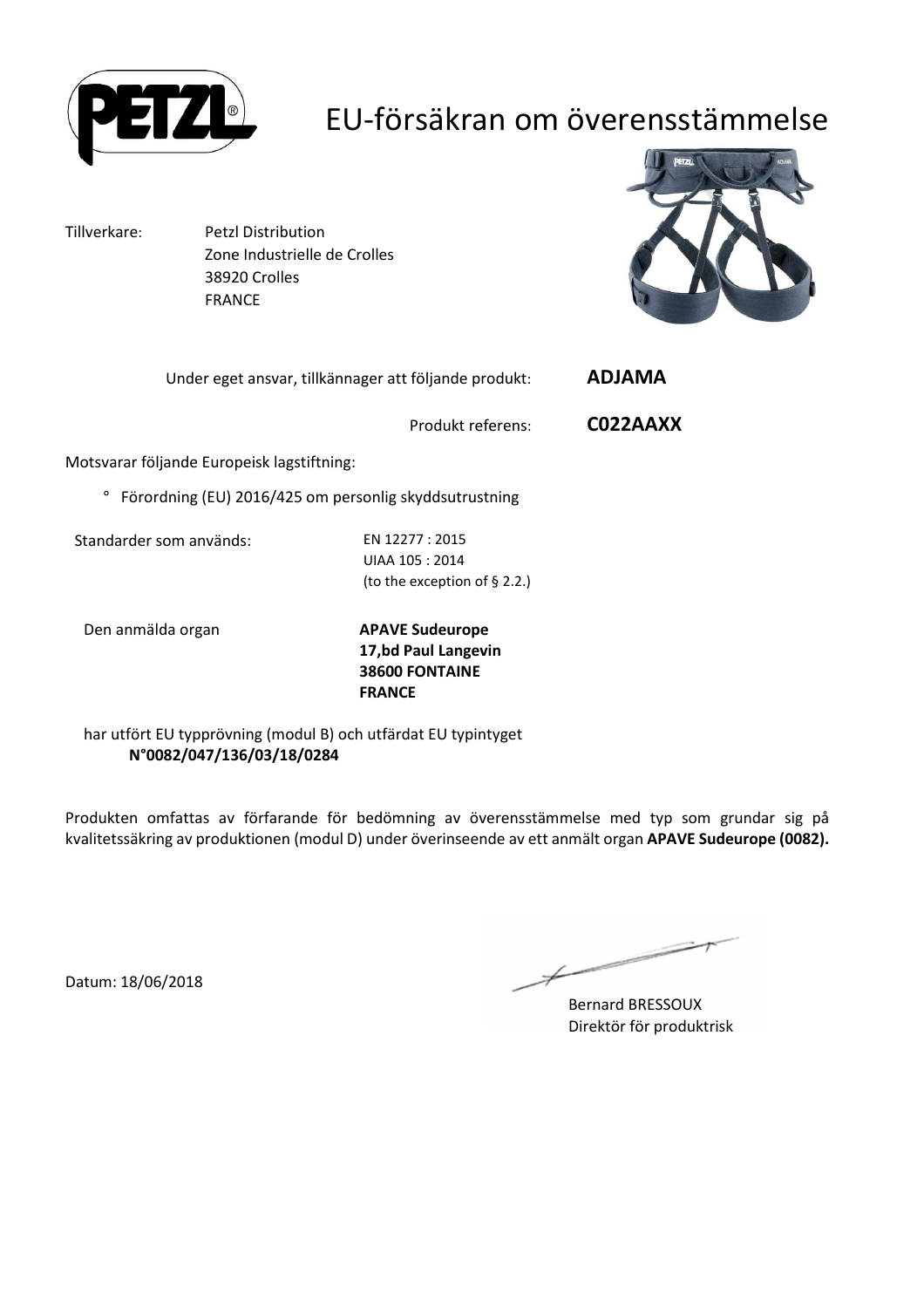

#### EU-vaatimustenmukaisuusvakuutus

Valmistaja: Petzl Distribution Zone Industrielle de Crolles 38920 Crolles FRANCE



| vakuuttaa yksinomaan omalla vastuullaan, että seuraava tuote: | <b>ADJAMA</b>                                                                           |          |  |  |  |  |
|---------------------------------------------------------------|-----------------------------------------------------------------------------------------|----------|--|--|--|--|
|                                                               | Tuotekoodi:                                                                             | C022AAXX |  |  |  |  |
| Täyttää seuraavien direktiivien vaatimukset:                  |                                                                                         |          |  |  |  |  |
| Asetus (EU) 2016/425 henkilönsuojaimista<br>o                 |                                                                                         |          |  |  |  |  |
| On seuraavien standardien mukainen:                           | EN 12277 : 2015<br>UIAA 105 : 2014<br>(to the exception of $\S$ 2.2.)                   |          |  |  |  |  |
| Ilmoitetun laitoksen on                                       | <b>APAVE Sudeurope</b><br>17,bd Paul Langevin<br><b>38600 FONTAINE</b><br><b>FRANCE</b> |          |  |  |  |  |

suorittava taho on tehnyt EU:n tyyppitarkastuksen (moduuli B) ja on myöntänyt EU:n tyyppitarkastussertifikaatin **N°0082/047/136/03/18/0284**

Tuotteeseen sovelletaan arviointimenettelyä, joka kohdistuu tyyppiä koskevan vaatimuksenmukaisuuden varmistamiseen ja joka perustuu tuotantoprosessin laadunvarmistukseen (moduuli D) tyyppitarkastuksen suorittavan tahon valvonnan alaisena **APAVE Sudeurope (0082).**

Päivämäärä: 18/06/2018

 $\overline{\phantom{a}}$ Ł

Bernard BRESSOUX Tuoteriskijohtaja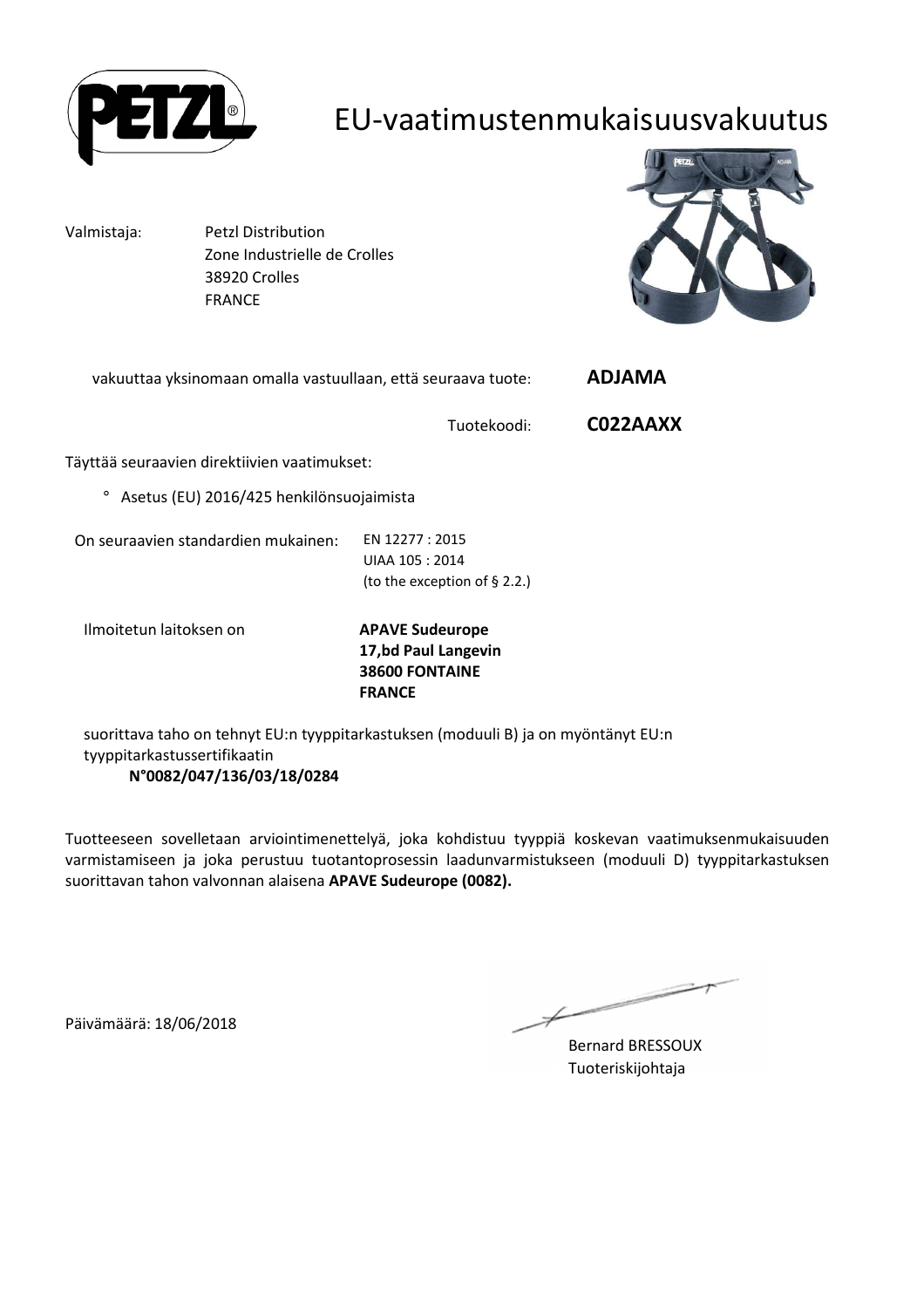

#### EU samsvarserklæring

Produsent: Petzl Distribution

 Zone Industrielle de Crolles 38920 Crolles FRANCE



Erklærer med fullt ansvar at det følgende produktet: **ADJAMA** 

Referanse: **C022AAXX**

Møter følgende europeiske reguleringer:

° EU regulativ 2016/425 for personlig verneutstyr.

Gjeldende standarder: EN 12277 : 2015

UIAA 105 : 2014 (to the exception of § 2.2.)

Det tekniske kontrollorganet **APAVE Sudeurope**

**17,bd Paul Langevin 38600 FONTAINE FRANCE**

har utført EU typekontroll (modul B) og har etablert EU typekontroll sertifikat **N°0082/047/136/03/18/0284**

Produktet er underlagt vurderingsprosedyrer for konformitet i forhold til type basert på forsikringer om kvalitet i produksjonsprosessen(modul D), under tilsyn av det tekniske kontrollorganet **APAVE Sudeurope (0082).**

Dato: 18/06/2018

 $\overline{\phantom{a}}$ 

Bernard BRESSOUX Produktrisiko Direktør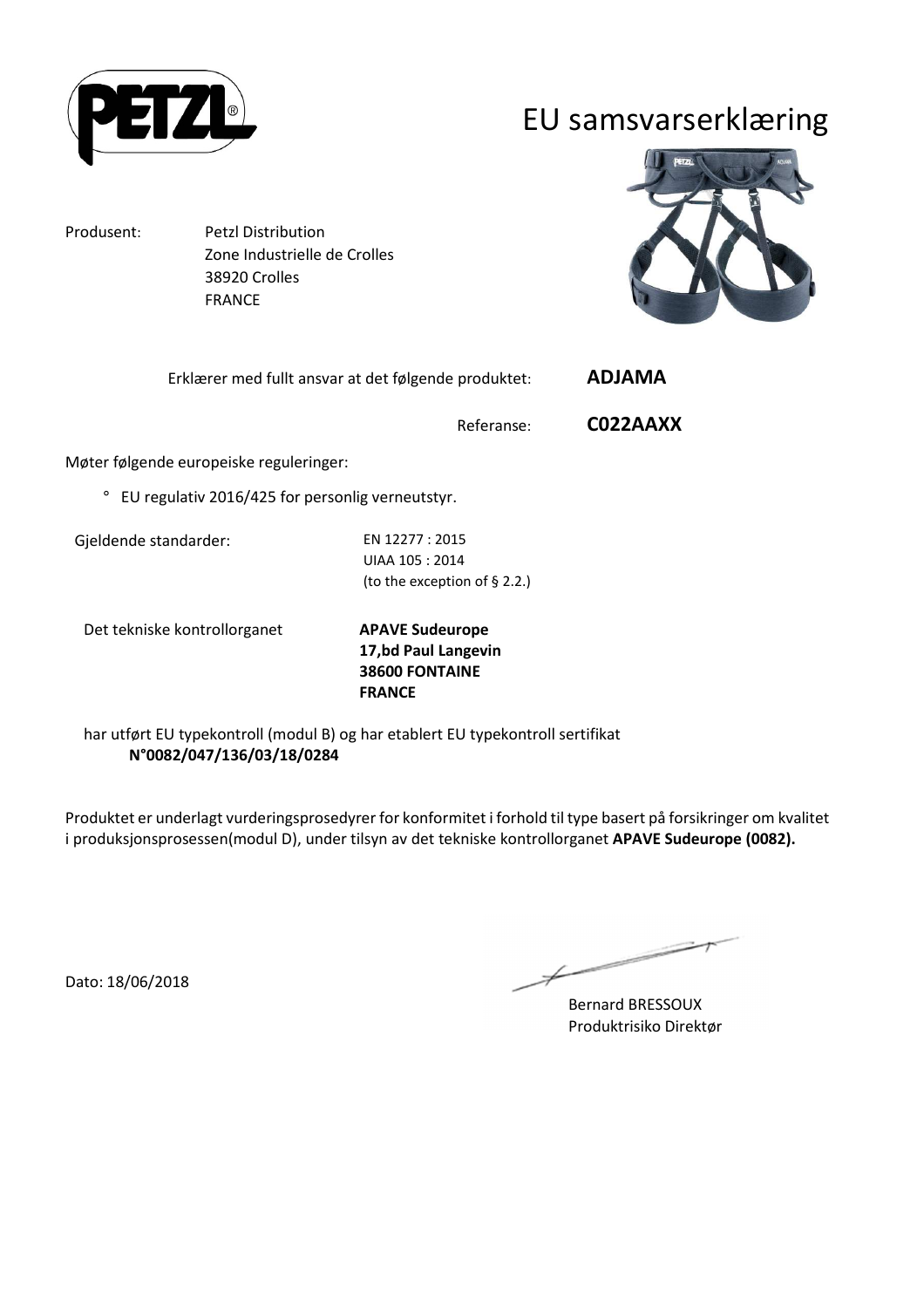

# EU prohlášení o shodě

Výrobce: Petzl Distribution Zone Industrielle de Crolles 38920 Crolles FRANCE



Prohlašuje, na svoji plnou odpovědnost, že následující produkt: **ADJAMA** 

Kódové označení: **C022AAXX**

Splňuje následující Evropské směrnice:

° Tento produkt splňuje Nařízení (EU) 2016/425 o osobních ochranných prostředcích.

Aplikované normy: EN 12277 : 2015

UIAA 105 : 2014 (to the exception of § 2.2.)

Oznámená instituce **APAVE Sudeurope**

**17,bd Paul Langevin 38600 FONTAINE FRANCE**

provedla přezkoušení typu EU (modul B) a vydala certifikát EU o přezkoušení typu **N°0082/047/136/03/18/0284**

Výrobek podléhá postupu posuzování shody s typem na základě zajištění jakosti výrobního procesu (modul D), pod dohledem oznámené instituce **APAVE Sudeurope (0082).**

 $\overline{\phantom{a}}$ 

Bernard BRESSOUX Ředitel rizik produktů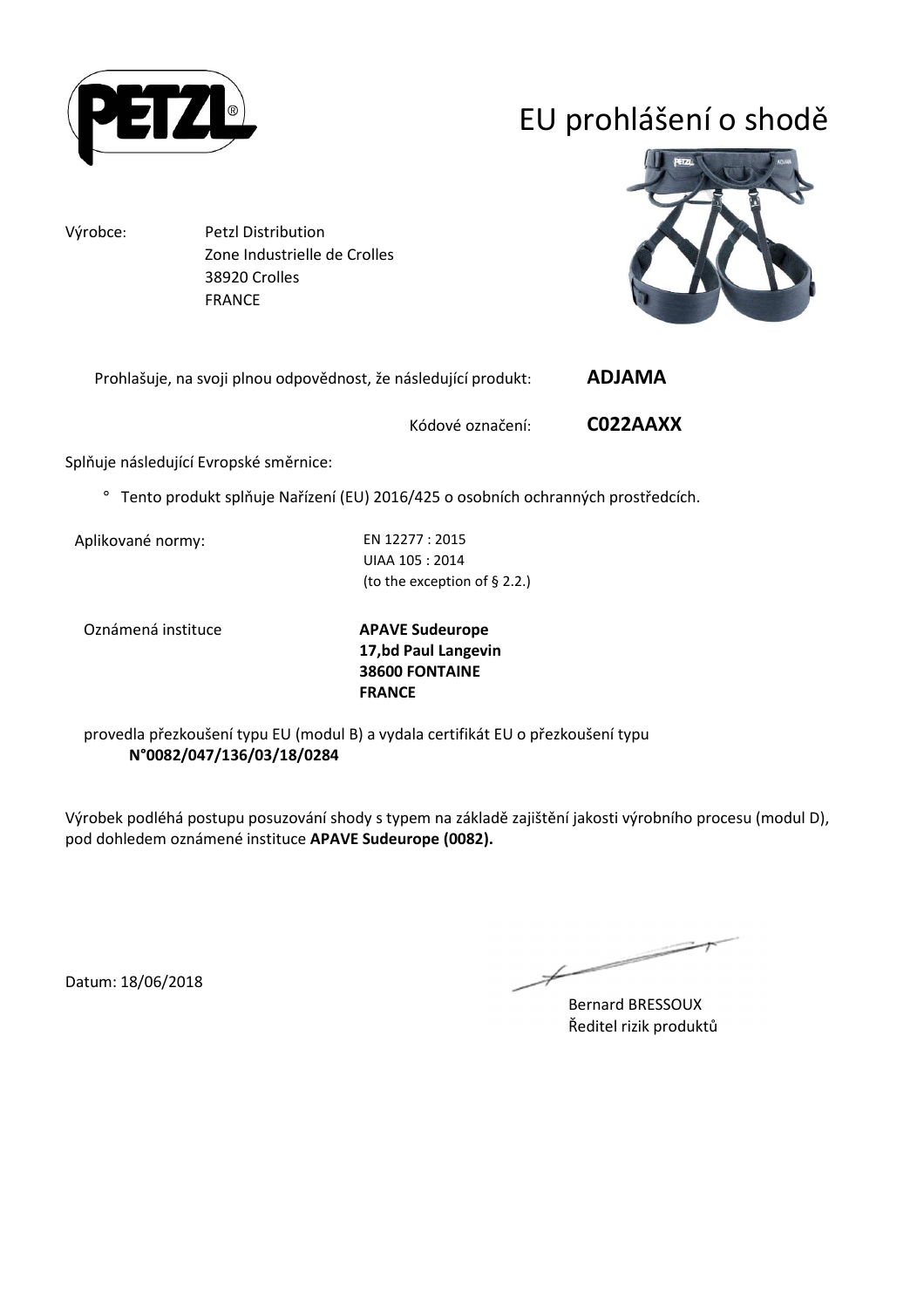

# Deklaracja zgodności UE

Producent: Petzl Distribution Zone Industrielle de Crolles 38920 Crolles FRANCE



Deklaruje na swoją wyłączną odpowiedzialność, że następujący produkt: **ADJAMA** 

Kod: **C022AAXX**

Jest zgodny z następującym prawodawstwem europejskim:

° Rozporządzenie (UE) 2016/425 w sprawie środków ochrony indywidualnej.

Zastosowane normy: EN 12277 : 2015

UIAA 105 : 2014 (to the exception of § 2.2.)

Jednostka notyfikowana **APAVE Sudeurope**

**17,bd Paul Langevin 38600 FONTAINE FRANCE**

przeprowadziła badanie typu UE (moduł B) i wydała certyfikat badania typu UE **N°0082/047/136/03/18/0284**

Produkt podlega procedurze oceny zgodności z typem w oparciu o zapewnienie jakości procesu produkcji (moduł D) pod nadzorem jednostki notyfikującej **APAVE Sudeurope (0082).**

Data: 18/06/2018

Bernard BRESSOUX Dyrektor ryzyka produktu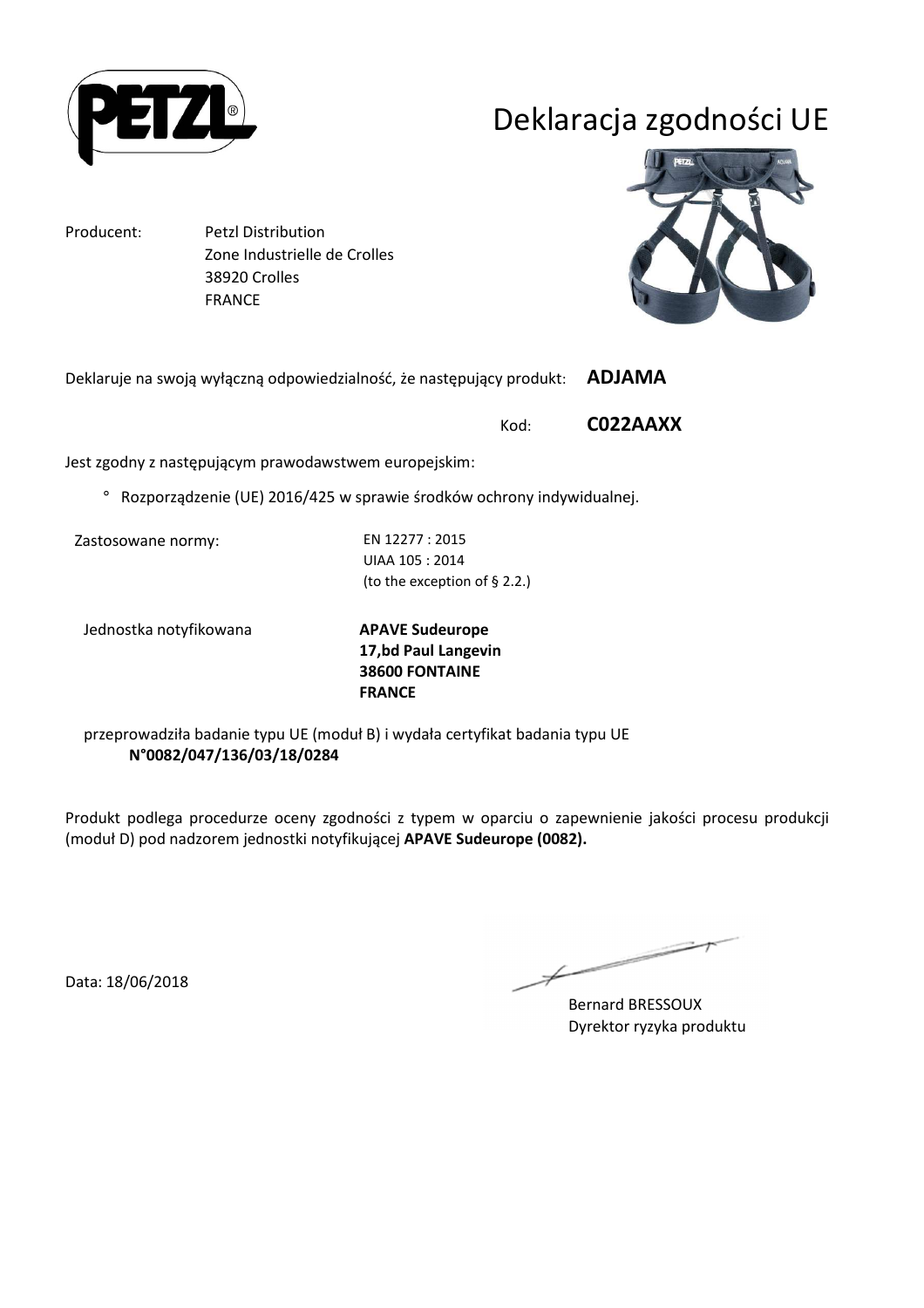

# EU izjava o skladnosti

Proizvajalec: Petzl Distribution Zone Industrielle de Crolles 38920 Crolles FRANCE

S polno odgovornostjo izjavlja, da izdelek: **ADJAMA** 

Oznaka izdelka: **C022AAXX**

Ustreza naslednjim evropskim predpisom:

° Uredba (EU) 2016/425 o osebni varovalni opremi.

Veljavni standardi: EN 12277 : 2015

UIAA 105 : 2014 (to the exception of § 2.2.)

Priglašeni organ **APAVE Sudeurope 17,bd Paul Langevin 38600 FONTAINE FRANCE**

je opravil EU-pregled tipa (modul B) in izdal certifikat o EU-pregledu tipa **N°0082/047/136/03/18/0284**

Izdelek je predmet postopka presoje za skladnost s tipom na podlagi zagotavljanja kakovosti proizvodnega procesa (modul D), pod nadzorom priglašenega organa **APAVE Sudeurope (0082).**

 $\overline{\phantom{a}}$ 

Bernard BRESSOUX Direktor tveganj proizvode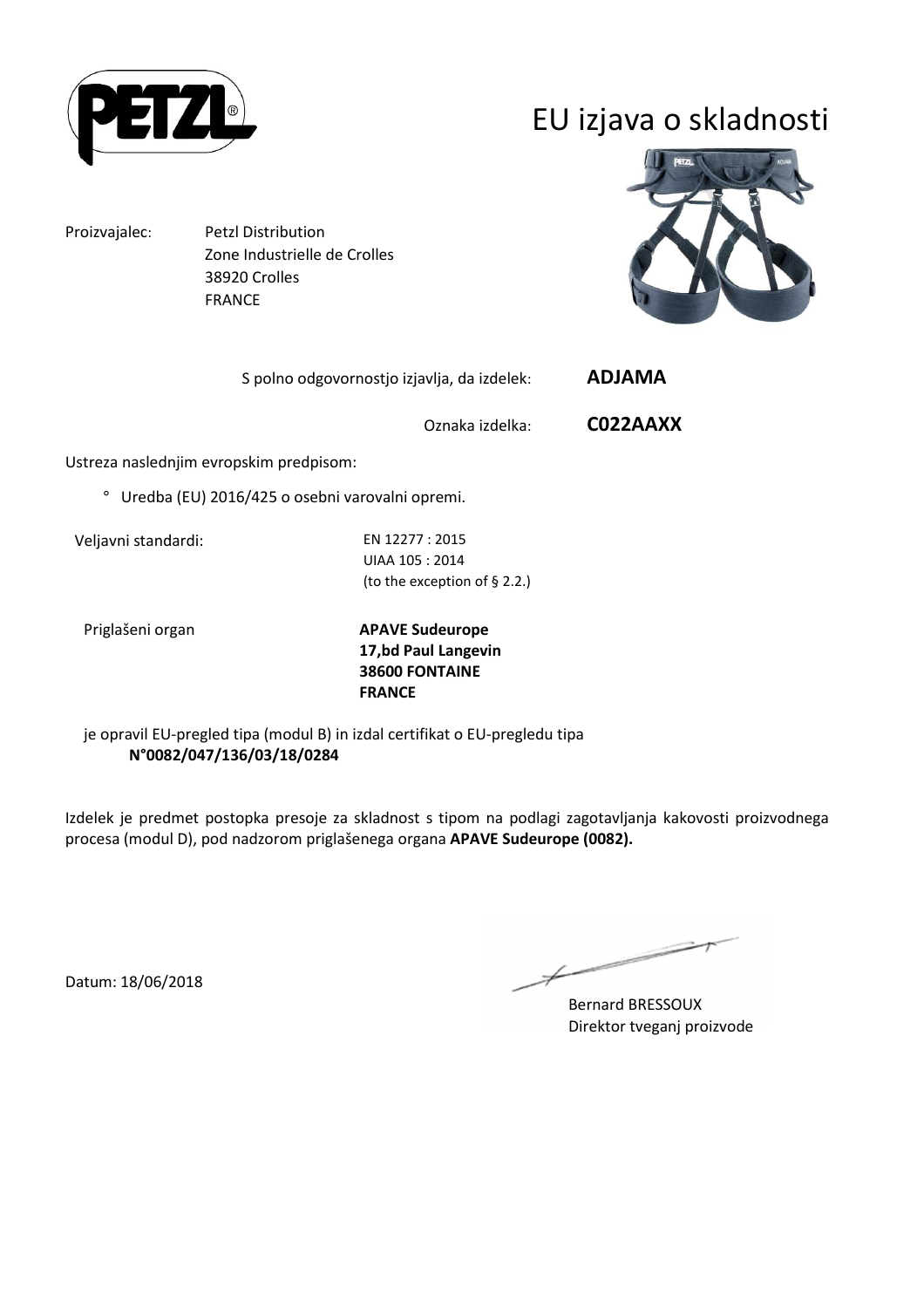

# EU megfelelőségi nyilatkozat

A gyártó: Petzl Distribution Zone Industrielle de Crolles 38920 Crolles FRANCE



| Ezúton nyilatkozik, hogy a következő termék: | <b>ADJAMA</b> |
|----------------------------------------------|---------------|
|----------------------------------------------|---------------|

Cikkszám: **C022AAXX**

Megfelel a következő európai szabványoknak:

° 2016/425 számú (EU) rendelet az egyéni védőeszközökről.

Alaklamazandó előírások: EN 12277 : 2015

UIAA 105 : 2014 (to the exception of § 2.2.)

A notifikált szervezet **APAVE Sudeurope**

**17,bd Paul Langevin 38600 FONTAINE FRANCE**

elvégzi az EU-típusvizsgálatot (B. modul) és kiállítja az EU minőségtanúsítványt **N°0082/047/136/03/18/0284**

A terméket notifikált szervezet ellenőrzése alatt a gyártási folyamat minőségbiztosításán alapuló típusmegfelelőségi vizsgálatnak vetik alá (D. Modul) **APAVE Sudeurope (0082).**

 $\overline{\phantom{a}}$ 

Bernard BRESSOUX Termék kockázati igazgató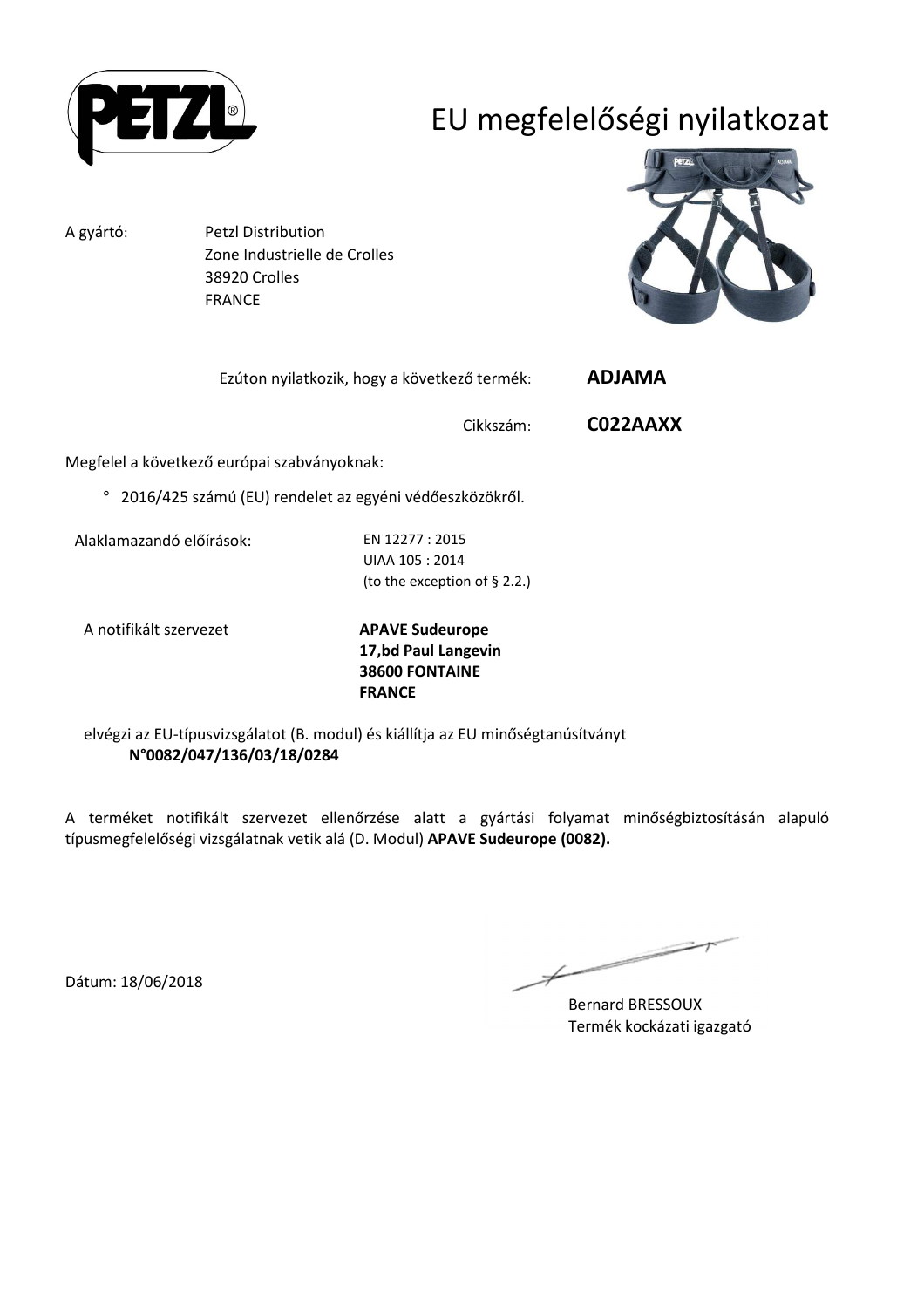

#### Декларация ЕС за съответствие

Производителят: Petzl Distribution Zone Industrielle de Crolles 38920 Crolles FRANCE



Декларира под своя лична отговорност, че продуктът: **ADJAMA** 

Референтен номер: **C022AAXX**

Е в съответствие със следните европейски нормативни документи:

° Регламент (ЕС) 2016/425 относно личните предпазни средства.

Приложими стандарти: EN 12277 : 2015

UIAA 105 : 2014 (to the exception of § 2.2.)

Нотифицираният орган **APAVE Sudeurope**

**17,bd Paul Langevin 38600 FONTAINE FRANCE**

е осъществил изследване ЕС на типа (модул В) и е издал сертификат за изпитание ЕС на типа **N°0082/047/136/03/18/0284**

Продуктът е преминал процедура за изследване съответствието на типа въз основа на осигуряване на качеството на производството (модул D) под контрола на нотифициран орган **APAVE Sudeurope (0082).**

Дата: 18/06/2018

 $\overline{\phantom{a}}$ 

Bernard BRESSOUX директор на риска за продукти